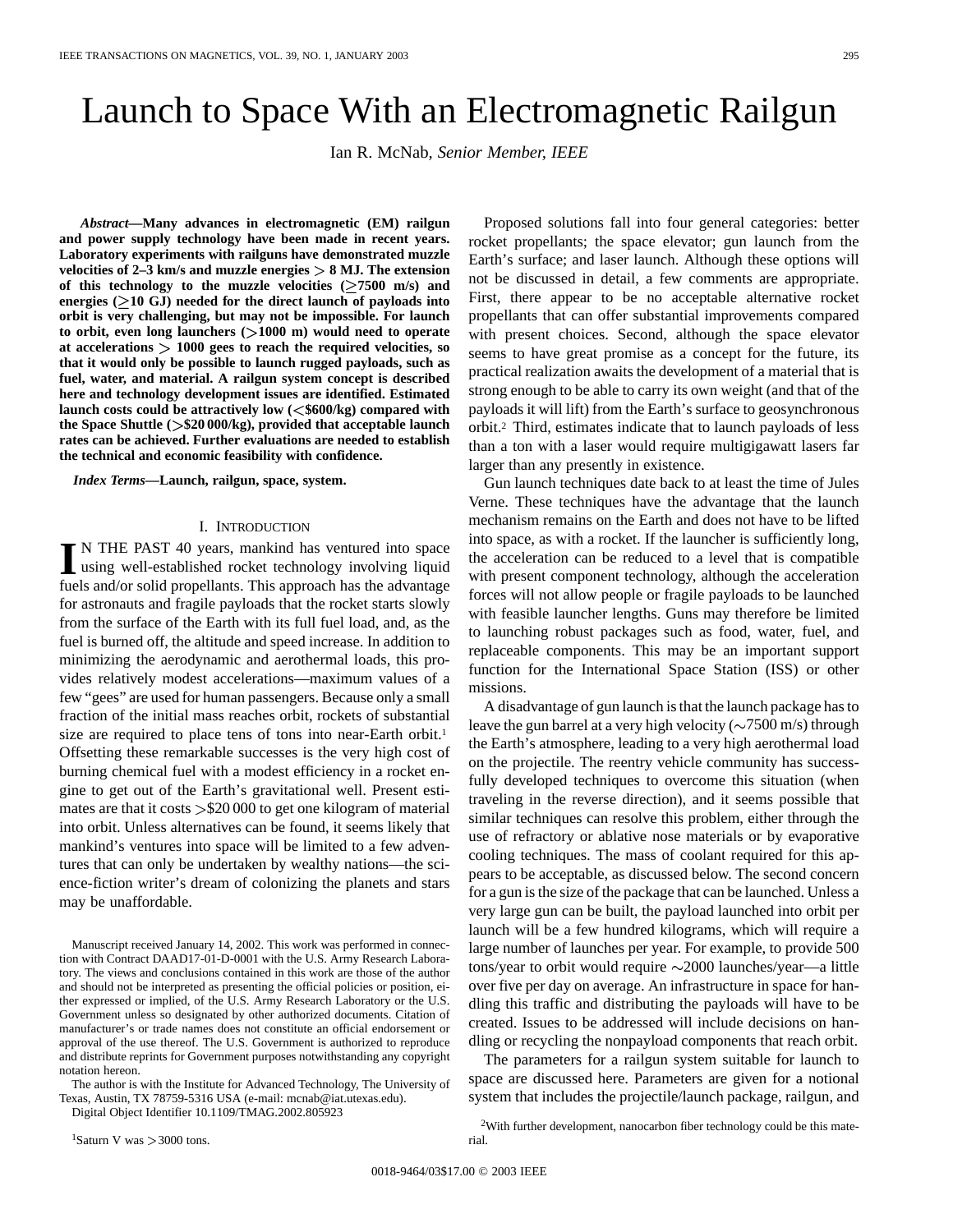pulsed power components. The nominal mission was to launch 1000 kg to 7.5 km/s.3

# II. GUN OPTIONS

Several gun options are possible, as discussed below. Four criteria can be used to assess whether these concepts could be feasible for this mission: 1) a proven capability to achieve  $\sim$ 7 km/s; 2) the likely extension of present capabilities to  $\sim$ 7 km/s (if not already achieved); 3) recent relevant technical progress; and 4) investments by other programs in the same technology.

## *A. Electromagnetic Railguns*

Some of the earliest references to electromagnetic (EM) accelerators mention their use for launch to space.4 A few papers have discussed this possibility (e.g., [1], [2]), but most EM studies and technology development in recent years have been for military applications. A few laboratory experiments have achieved muzzle velocities in the range from 7 to 9 km/s with projectiles of a few grams, showing that no fundamental barriers to very high velocities exist in principle. Scaling up to the launch masses required for this application is a major issue, but may be an opportunity to develop new techniques that are not feasible in small-bore railguns. Other aspects of the railgun launcher and power supply system technology have progressed considerably in recent years. Pulsed power supply technology based on compact rotating machines has made considerable progress with the advent of high-strength carbon fiber composite structures, although a critical issue is how to achieve the extremely high power ratings needed to accelerate the payload to these high velocities. The capability to use existing or dedicated electrical utility supplies to power such a system, and the inherent controllability of an electrical system, are attractive. The cost of electricity for a launch will be negligible, as shown below. Barrel life is central to the successful economics for this system. A research program to address the issues involved in achieving long life is needed.

## *B. EM Coilguns*

Coil-gun technology has the potential advantage that the EM forces on the projectile can be self-levitating so that the projectile need not physically contact the walls of the launch tube. If achievable at the velocities and payloads needed for launch to space, this would be an important benefit—eliminating a potential source of wear that would otherwise limit barrel life. However, to date, coilguns have not exceeded about 1 km/s [3]. A fundamental concern for coilguns is that the EM forces basically act in the radial direction in the launch tube, so that the projectile is "squeezed" in the radial direction to provide acceleration in the axial (launch) direction. Very high switching voltages are necessary to rapidly energize the drive coils while the projectile package is nearby. The coilgun does not offer a proven advantage over the railgun at present.

#### *C. Electrothermal–Chemical (ETC) Guns*

Military users are developing the ETC gun, in which electrical energy assists the ignition and burning of a high-density conventional gun propellant (e.g., see [4]). The advantage of this approach for the military is that conventional propellants and gun barrels can be used. However, ETC will not provide the muzzle velocities needed for launch to space.

#### *D. Light Gas Guns*

The ultimate performance of conventional guns can be achieved by using hydrogen as the working gas. Guns of this type are used in impact research laboratories to achieve velocities up to 10 km/s with small projectiles. Hunter and Hyde [5] proposed scaling up such a system with a two-stage system fueled by methane–air combustion. The pump piston mass would be 3600 tons for a launch package of 2 tons, and about 150 tons of the methane/air mixture would be consumed per shot. Although such a system may be feasible, it would suffer from a nonuniform acceleration and barrel wear. Hunter and Hyde propose to reduce wear by lowering the peak gun pressure to about 550 MPa. The muzzle blast will also be a very significant noise issue as a result of the leakage of hydrogen after the projectile.

# *E. RAM Accelerator*

The RAM accelerator [6] uses a specially shaped projectile that is launched into a gun tube prefilled with a gaseous propellant mixture to cause shock compression and combustion of the propellant. This creates a traveling pressure zone that accelerates the projectile. Velocities up to 2.7 km/s have been achieved, but there is no substantial investment in this technology at present. To achieve  $\sim$ 7 km/s, a series of 15 separately pumped explosive gas regions would be needed, according to Knowlen and Bruckner [7]. Half of these regions are thermally choked and half are super-detonative, each with a different fill mixture or pressure. Separating these regions may require rapidacting valves that are quickly activated as the projectile accelerates through the tube. Refilling all of these compartments every few hours—as required for 2000 launches per year—seems to present formidable difficulties, and this approach does not seem preferable to the railgun.

## *F. Blast Wave Accelerator*

The sequential detonation of high explosives to reach high velocities has been explored for many years. The blast wave accelerator, suggested by Kryukov [8] and investigated recently by Wilson and Tan [9], uses rings of high explosive inside a long barrel that are sequentially detonated to produce acceleration pressures on a projectile. Wilson and Tan [9] showed that 28 700 kg of high explosive would be needed to launch a 1000-kg projectile to 8 km/s. The possibility of rep-rating such a system to provide a shot every few hours seems remote, and the system seems impractical compared with a railgun that uses utility electrical power.

<sup>3</sup>These are arbitrary values—further studies are required to determine the optimum values for this application.

<sup>4</sup>Dr. Richard A. Marshall notes that Rynin (1929) states that "the Austrian, Heft, in 1895 proposed a solenoid gun for launching interplanetary spaceships.'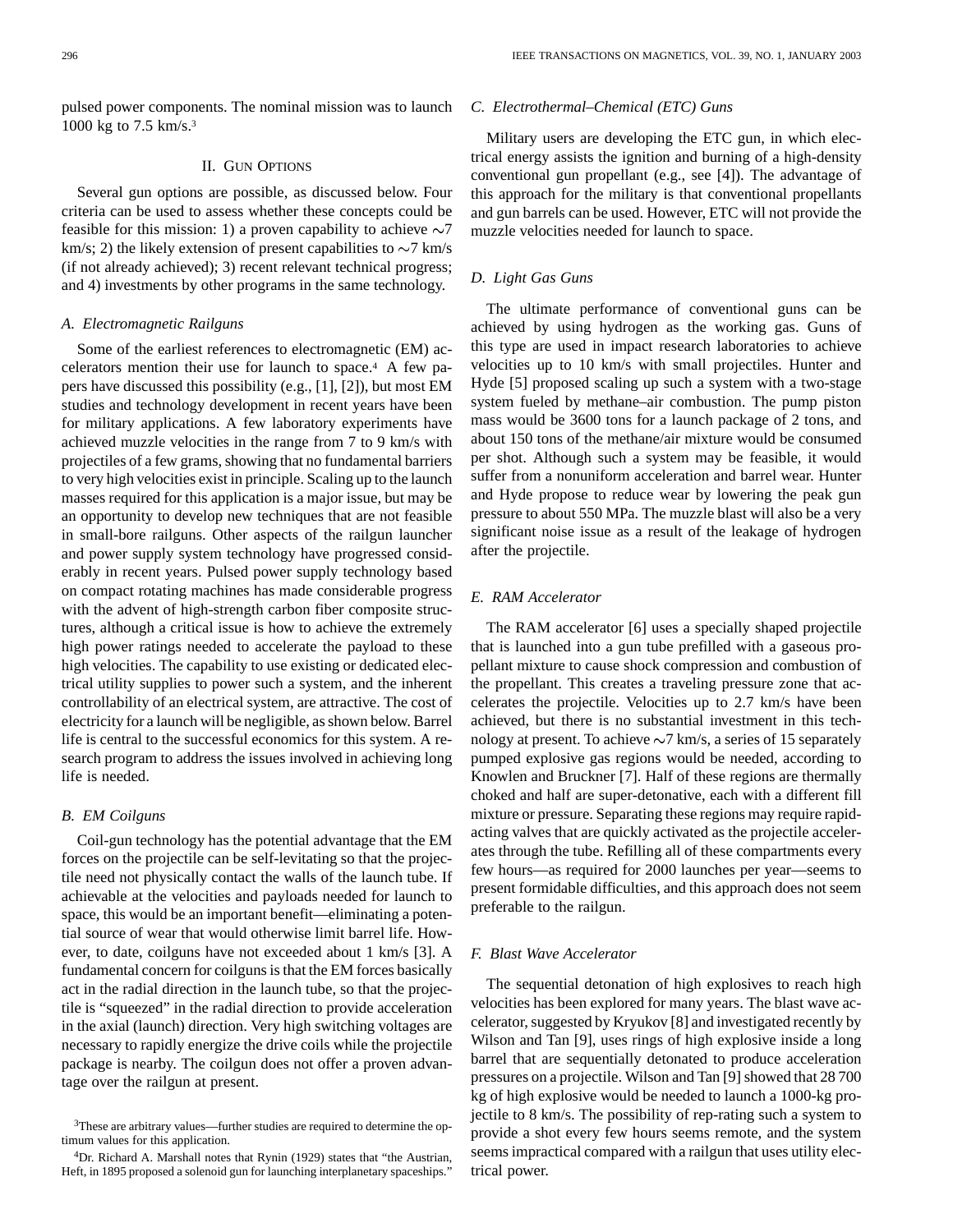#### *G. Slingatron*

The "hula hoop" concept for accelerating a particle inside a hollow ring has been taken to an extreme level with the Slingatron concept [10], [11]. Although no significant velocities have yet been achieved, the construction of a large spiral system weighing thousands of tons that would be vibrated at 1.6 Hz to impart momentum to the launch body has been advocated [12]. At the appropriate instant, the body would be ejected from the launcher. The accelerating force is imparted to the projectile by the mechanical push provided by the inclined wall of the accelerating tube on the rear edge of the projectile. It is difficult to see how a practical projectile can be accelerated without considerable local forces and wear.

## *H. Lasers*

Several concepts for accelerating vehicles into space using a high-power ground-based laser have been discussed (e.g., [13]). If the vehicle carries a liquid or solid propellant, a continuous or pulsed laser can heat and/or ignite the propellant to produce thrust. The capability of pulsed high-power lasers to accelerate lightweight "flying saucer-like" objects up to tens of meters from the ground has been demonstrated recently. This results from heating the air layer underneath the lightweight vehicle plus ablation from the underside by the laser pulse, so that the resulting blast reaction provides the accelerating force. With suitable collimation of the beam and if adaptive optics can minimize atmospheric distortion, the laser system could operate over long distances. Scaling up this approach to multikilogram payload sizes will require lasers having power ratings very much greater than currently available. Kare [14] has estimated that lasers of 50 000 MW, costing tens of billions of dollars, will be required for launch to space. This concept seems so far in the future that it has not been considered further in these studies.

## *I. Gun Choice*

Of the options investigated, only EM railguns seem worthy of further study for this application. This choice was made on the basis that:

- they have already achieved 7 km/s at small scale, and 9 MJ at 2–3 km/s;
- significant development is being funded for military applications;
- they offer the possibility of achieving the muzzle velocities and energies required;
- the potential cost savings seem significant based on our estimates.

Methods of accelerating large masses in large bore railguns will need to be developed, and some concepts are suggested here.

## III. RAILGUN LAUNCH-TO-SPACE CONCEPT

A civilian launch-to-space system would be a fixed installation, preferably located at a launch site near the equator and at high altitude. Since there is no requirement for mobility or slewing, the launcher can be of a degree of sophistication that is optimized for this application, rather than the simpler type used for tactical military missions. The energy demands of a high



Fig. 1. The preferred launch site layout (after Gasner [16]).

launch mass make it important to maximize the electrical efficiency of the launcher. This can be achieved by modifying the approaches used in military railguns so as to:

- 1) use *distributed energy supplies* to feed electrical power into the launcher throughout the launch process, rather than by feeding all the electricity from the gun breech;
- 2) *augment the magnetic field* that permeates the launcher bore by using pulsed external magnets in their vicinity.

These two aspects are combined in the *UTSTAR* concept [15] described below. The following steps illustrate the launch sequence and components.

## *A. Launch Site*

The ideal launch site would be situated on or near the equator and at the highest possible altitude. The EM launcher will be fixed and oriented so as to maximize the benefit of the contribution of the Earth's rotation to the launch velocity. A convenient arrangement would be on the side of, or embedded into, a suitable mountain, as shown in Fig. 1 [16]. Having the launch site at high altitude reduces the aerothermal heating load on the flight vehicle nosetip: 2000 m above sea level was assumed in this study. The launch site should also be chosen so that launch noise will not be an issue and so that items disposed after launch will not pose a downrange safety hazard.

## *B. Launcher*

Military railguns designed for ordnance applications are not well matched to the launch-to-space mission. For example, military railguns are usually fed with current from the gun breech. This is convenient for a barrel of moderate length where slewing is needed for target acquisition, but it is unsuitable for a very long launcher because a single current feed point results in high resistive losses. Ordnance railguns also need to be lightweight and are therefore designed with a simple two-rail configuration, thereby accepting the efficiency penalty of using only the self-magnetic field of the propulsive current.

In contrast, the *UTSTAR* concept [15] uses saddle-back augmenting magnets distributed along the launcher (see Fig. 2) to increase the magnetic field in the bore of the launcher only in the vicinity of the launch package. The augmenting magnets produce a magnetic field similar in strength to that produced by the main current. This allows the rail current to be reduced while providing the accelerating force, which is advantageous for the power supply. Also, by reducing ohmic resistive losses, it increases the efficiency of the launch process. Nevertheless, a high current is still required. For one case in this study, it was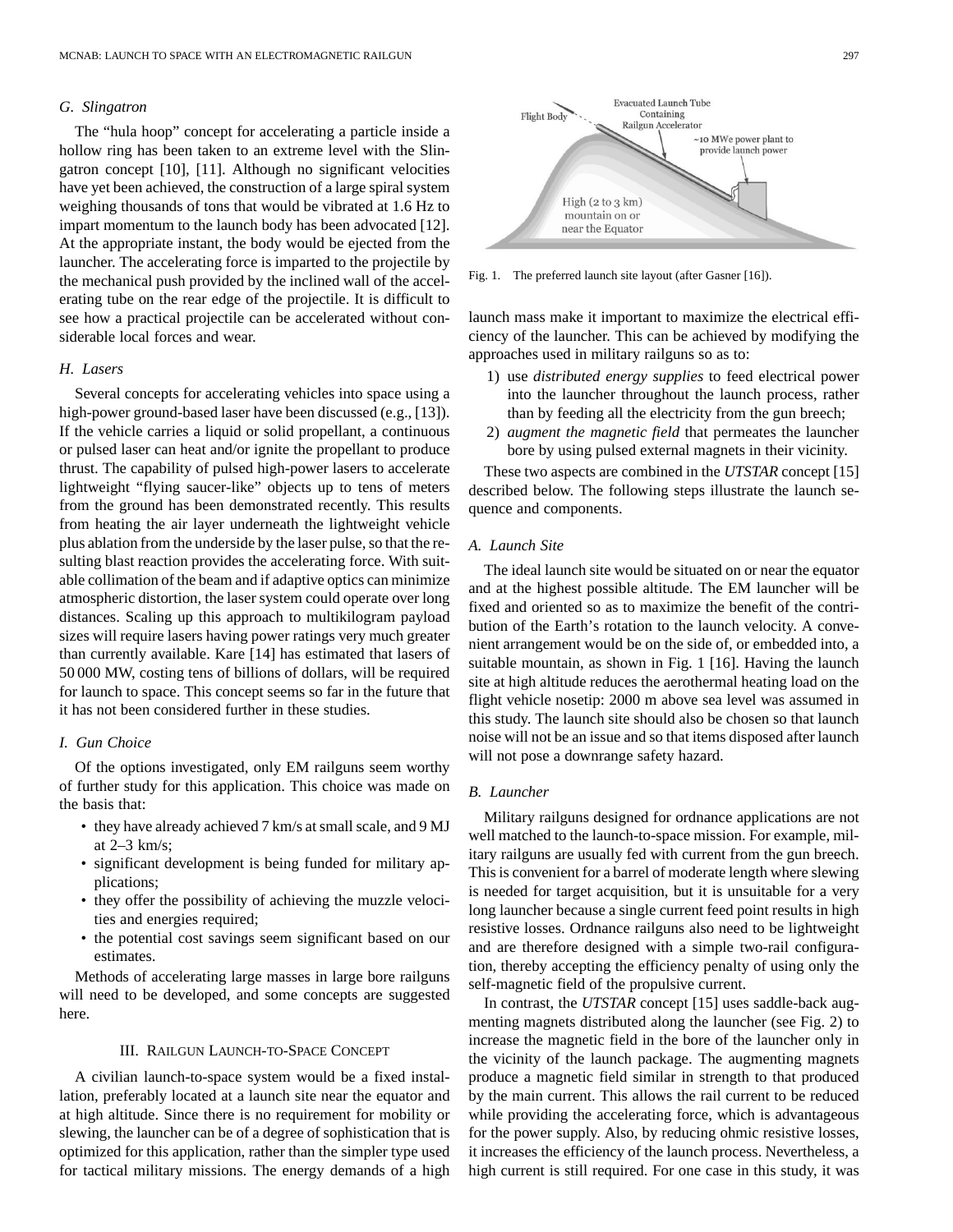

Fig. 2. Three *UTSTAR* modules.

 $\sim$  6.6 MA. For comparison, laboratory railguns have demonstrated muzzle energies of  $\sim$ 9 MJ with 3.4 MA [17].

The augmenting magnets are only energized when the launch package is in the vicinity of the launch package so that electrical energy is expended to create the augmenting field only when the launch package is nearby, rather than filling the entire launcher bore with magnetic field. The magnets are energized sequentially at a rate corresponding to the projectile velocity so that a traveling wave is created that envelops the armature as it accelerates along the launcher. This distributed feed arrangement also ensures that minimum magnetic energy is left in the barrel at projectile launch.<sup>5</sup> A further advantage is that the multiple feeds arranged along the launcher will provide a distributed (staged) power input. This ensures increased efficiency compared with military railguns because the resistive losses associated with current transfer along the rails from the power leads to the armature will be reduced. This is much more important for this mission than for most military applications because the launcher length here is so long that breech fed arrangements would be prohibitively inefficient [18].

The required current and the launch package acceleration are strongly dependent on the barrel length. Longer barrels are more expensive but enable lower currents and accelerations to be used to achieve a specified muzzle velocity. The extended *UTSTAR* launcher concept is shown in Fig. 3. For this study, the acceleration was limited to a modest value (by ordnance standards) of  $\sim$ 2000 gees by using a barrel length of 1600 m. The cost of this long barrel and its associated infrastructure will be offset by the easier operating conditions and the reduced need for maintenance—although the optimum choices depend on a more detailed economic evaluation.

The operating risks will also be reduced compared with ordnance applications by using a modest rail current density of  $\sim$ 6 kA/mm. This is  $\sim$ 15% of the value used for military barrels—thereby reducing heating and stresses in the barrel.6 No attempt has been made to optimize the operating conditions and risks during this study since the necessary database does not exist.

A high efficiency can be achieved with a long *UTSTAR* system, since energy is fed into each stage only when the projectile is present: 80% was assumed here, and even higher values may be possible. Thus, for a muzzle energy of 35 GJ



Fig. 3. A long *UTSTAR* launcher section.

(1250 kg to 7.5 km/s) the input energy per launch would be about 44 GJ.7

At launch, the projectile will be injected into the launcher breech at  $\sim$ few 100 m/s,<sup>8</sup> and nearby magnets will be energized. Simultaneously, a pulse of high current fed to the rails will initiate the railgun acceleration process. As the launch package accelerates, the breech magnets will be powered down, and magnets further down the launcher will be sequentially energized with current pulses that are timed to maintain spatial synchronicity with the accelerating projectile. Similarly, current will be fed into each section of the launcher from the pulsed power supplies that are distributed along the launcher. The launch velocity will be optimized for the vehicle characteristics. This study has evaluated muzzle velocities in the range from 5500 to 9500 m/s.

#### *C. Electrical Power Input*

Having assessed a variety of available energy and power technologies in prior studies [19], our present recommendation is that the energy required for this application would best be provided by multiple high-speed rotating electrical generators. Pulsed generators are being developed for other applications, and significant progress has been made in recent years. Of the options available, the cylindrical drum topology shown in Fig. 4 appears to be the most promising.

Compact generators of this type use high-strength carbon fiber structures that rotate at very high speeds. They provide an ac output that needs to be rectified for application to the dc railgun. For a *UTSTAR* launcher, multiple machines distributed along the launcher would provide the most efficient system. For this study, 100 machines were arbitrarily assumed. Launch to space, in contrast with most military missions, is a relatively infrequent and prescheduled event. Consequently, it will only be necessary for each machine to store the inertial energy required for a single launch—between launches, the energy will be replenished with electric motors that spin up the generator rotors. A spin-up time of a couple of hours would be appropriate for the launch rates assumed in this study, with a

<sup>5</sup>In a simple breech-fed railgun operating at constant current, the magnetic energy left in the barrel at projectile exit equals the muzzle kinetic energy, so that the launch efficiency is limited to a maximum of 50%. In contrast, efficiencies of 80% to 90% are expected for the *UTSTAR* launcher in this application.

<sup>6</sup>Copper rails reach the melting temperature at 44 kA/mm and tungsten at 56 kA/mm.

<sup>7</sup>With energy recovery, not all of this energy may be used—some could be returned to the energy stores.

<sup>8</sup>Preinjection reduces barrel damage in the breech region and improves barrel life.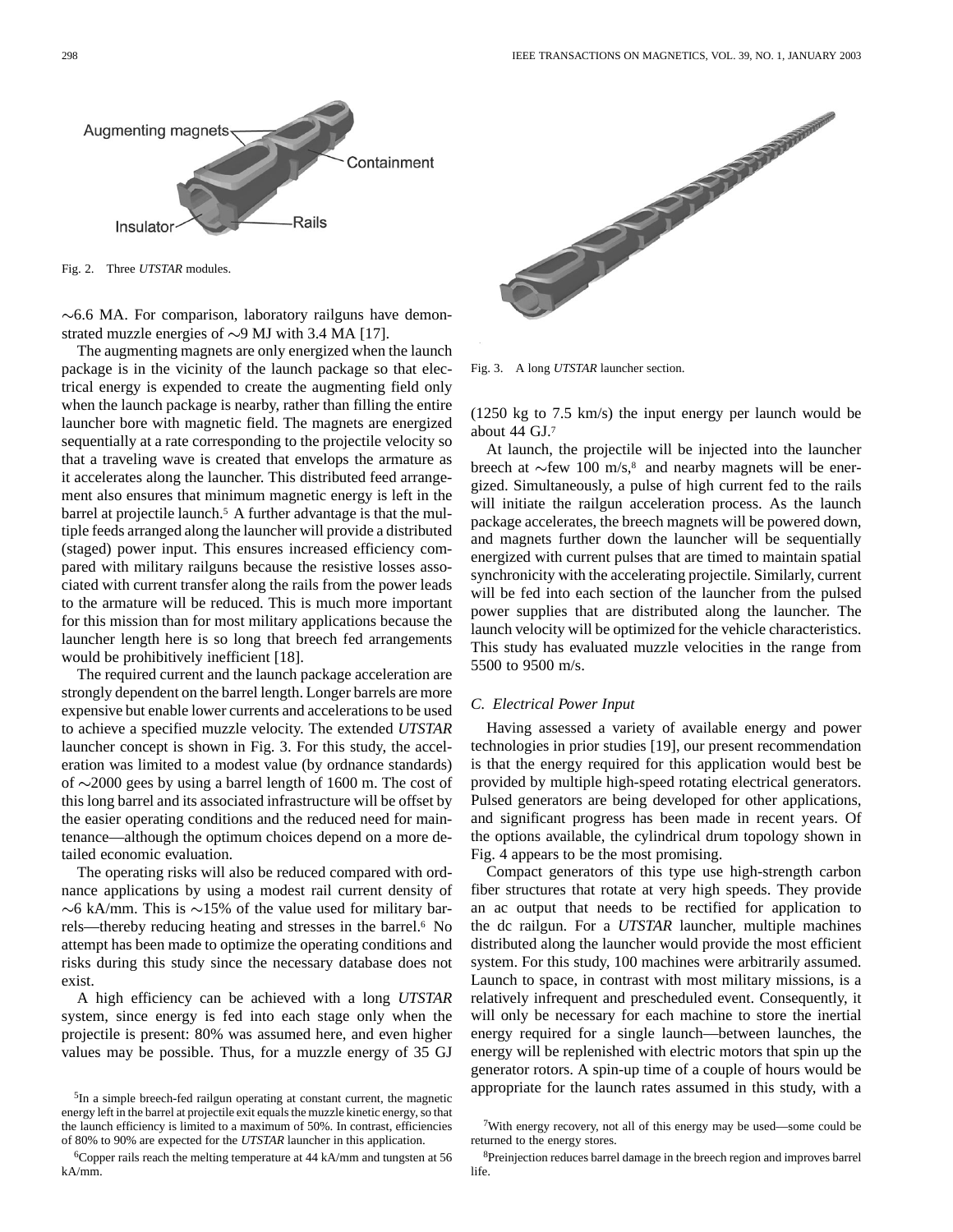

Fig. 4. Pulsed alternator topology.



Fig. 5. Flight body concept.

relatively modest power input  $(<10$  MW) that could either be taken from an existing utility grid or from a dedicated site supply. Some power conditioning will be needed between the rotating generators and the launcher to couple the electrical energy effectively and efficiently, especially near the muzzle where the power ratings are very high. Future pulsed power technologies may offer some advantages compared with rotating machines, and the Institute for Advanced Technology (IAT) continues to assess alternative technologies, such as battery-inductor systems.

#### *D. Launch Package*

We have assumed that the payload would be launched in a slender Rodman cone. For this study, a  $4^{\circ}$  half-angle cone was assumed, although other angles may also be considered [16]. A sketch of the launch package concept is shown in Fig. 5, and the arrangement in the railgun launcher is shown in Fig. 6. A nominal mass breakdown for the subcomponents is given in Table I for an assumed total launch mass of 1250 kg. For these calculations, a launch flight body mass of 1000 kg was used. For an average package density of 1000 kg/m<sup>3</sup>, the package will be  $\sim$ 6 m long with a base diameter of  $\sim$ 1 m. The combined mass of the armature, baseplate, and front scoops is estimated as 25% of the aeropackage mass, based on calculations of the action coefficient for the armature plus engineering estimates. Using the base-push configuration with a muzzle velocity of 7.5 km/s, the base pressure would be  $\sim$ 55 MPa ( $\sim$ 8 kpsi).

The proposed armature is a hybrid in which a lightweight fiber-reinforced aluminum metallic section is used to transfer the current across most of the bore gap [20]. At the edges of the armature, the current interface with the rails will be provided by a plasma. The armature design will ensure that the current density in the plasma will be at an acceptable level for good operation with low losses. The development of a successful ar-



Fig. 6. Launch package concept.

TABLE I LAUNCH PACKAGE COMPONENTS

| Mass (kg)<br>Component<br>Payload<br>300<br>Docking thruster with fuel<br>Orbit changing rocket motor and fuel<br>700<br>Controls and electronics<br>Aeroshell and structure<br>Nosetip and cooling<br>Baseplate<br>250<br>Aerodynamic front scoops and bore riders<br>Hybrid armature<br>Total<br>1250 |  |
|---------------------------------------------------------------------------------------------------------------------------------------------------------------------------------------------------------------------------------------------------------------------------------------------------------|--|
|                                                                                                                                                                                                                                                                                                         |  |
|                                                                                                                                                                                                                                                                                                         |  |
|                                                                                                                                                                                                                                                                                                         |  |
|                                                                                                                                                                                                                                                                                                         |  |
|                                                                                                                                                                                                                                                                                                         |  |
|                                                                                                                                                                                                                                                                                                         |  |
|                                                                                                                                                                                                                                                                                                         |  |
|                                                                                                                                                                                                                                                                                                         |  |
|                                                                                                                                                                                                                                                                                                         |  |
|                                                                                                                                                                                                                                                                                                         |  |
|                                                                                                                                                                                                                                                                                                         |  |

mature of this type for use at these velocities is likely to require significant research and development.

## *E. Post-Launch Sequence*

After launch, a sequence of events will lead to the successive disposal of most of the launch package components (i.e., the armature, base plate, and sabot/front scoops), until only the slender low-drag shape-stable Rodman cone aeroshell structure (Fig. 5) will remain to transit the atmosphere and reach orbit. This will minimize the energy (fuel) required by the orbit-changing rocket motor—thereby maximizing the payload fraction. The most critical concern during this phase of the flight is aerothermal heating of the nosetip, which will be very extreme at these launch velocities even though the sensible atmosphere will be transited in only a few seconds. Following Palmer and Dabiri [2], Martin's work [21] was used to estimate the amount of coolant required to absorb the nosetip heat flux.9 This study indicates that this problem is soluble in principle with an acceptable coolant mass penalty.

## *F. Above the Atmosphere and Into Orbit*

Having transited the sensible atmosphere, the nosetip, and any of its remaining coolant plus the coolant control system, may be safely jettisoned, together with the aeroshell and much of the remaining structure.10 The remaining components (payload, rocket motors, and controls) will continue on a ballistic

<sup>9</sup>For conservatism, a factor of safety of 50% was applied to Martin's estimates.

<sup>10</sup>The possibility of maneuvering in the atmosphere to reduce the rocket impulse required to achieve orbital velocity, as suggested by Gasner [16], was not evaluated here.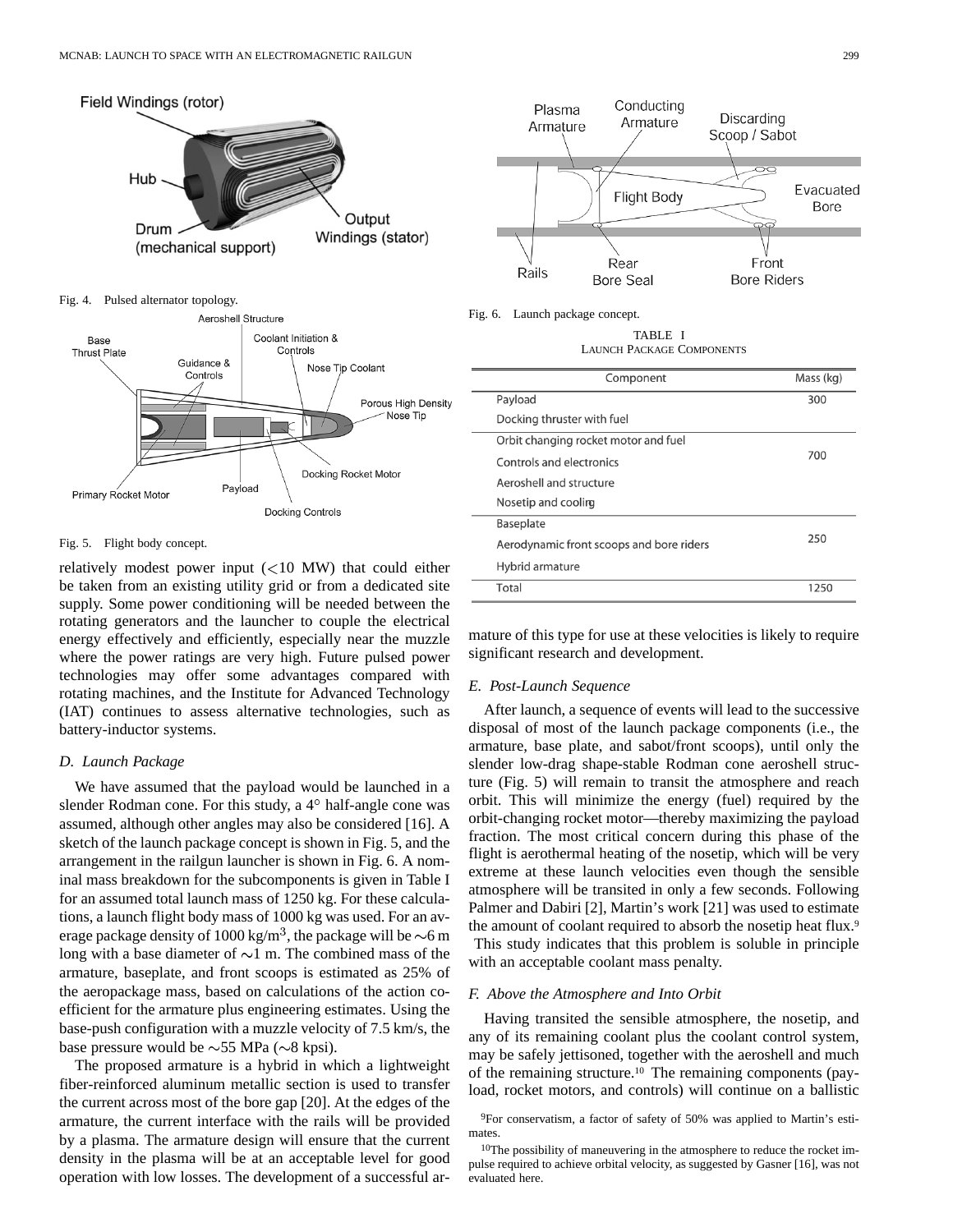trajectory to the apogee of the orbit that can be achieved based on the initial launch velocity.11 At the apogee, the larger rocket motor will be fired to increase the payload to the orbital velocity at that altitude. For this study, a conventional fuel-specific impulse  $(I_{\rm SD})$  of 250 s was assumed. The details of the rocket burn were not addressed in this study, but the results are expected to be accurate to within a few percent. No allowance was made for any translational thrust needed in orbit, although this will eventually need to be addressed.12

## *G. Docking*

The final stage of the process will be to use small thrusters to rendezvous the payload to a docking station where the payload can be removed and transferred to the recipients—ISS or other. The docking point could be the low end of a space tether [22]. Once the payload is removed, the disposition of the vehicle structure needs to be addressed. If the cost of getting into near-Earth orbit can be substantially reduced, the items could be disposed of as trash. However, it would seem better on all counts, including safety, to make use of the components in orbit—even as raw materials. After all, having 2000 sets of payload structures, rocket motors, and thrusters as an accessible resource every year should be of value, provided it can be managed successfully.

## IV. SYSTEM OPERATING PARAMETERS

To provide some insight into the system parameters, several component analyses have been undertaken using simple codes developed at IAT. These separate codes, which do not yet provide an end-to-end evaluation of a launch-to-space system,<sup>13</sup> comprise the following.

- 1) A calculation that links the muzzle energy requirements for an augmented launcher with the power input.
- 2) A calculation that estimates the parameters of a rotating machine system. This includes an estimate of the machine sizes and of the prime input power for a specified firing rate.
- 3) A calculation that estimates the parameters needed to get the launch package from the launcher muzzle to payload in a near-Earth orbit. Aerothermal heating and the mass of coolant required are calculated, as well as the parameters of the rocket motor [23].

A short discussion of the results obtained with these codes follows.

#### *A. Pulsed Power*

For this study, it was arbitrarily assumed that 100 pulsed highspeed rotating electrical generators would power the *UTSTAR* launcher stages. For an assumed power system delivery efficiency of 90%, the input energy per launch will be  $\sim$  50 GJ. Although inertial energy storage in high-speed rotors is very

11Less the aerodynamic drag from the atmospheric transit.

TABLE II *UTSTAR* LAUNCHER PARAMETERS

| Paramete r                               | Value  |
|------------------------------------------|--------|
| Launch mass (kg)                         | 1250   |
| Armature mass (kg) (50% margin)          | 156    |
| Sabot structure (kg) (estimated)         | 94     |
| Aerobody mass (kg)                       | 1000   |
| Muzzle velocity (m/s)                    | 7500   |
| Muzzle energy (GJ)                       | 35     |
| Launcher length (m)                      | 1600   |
| Bore height (m)                          | 1.1    |
| Average acceleration $(m/s^2)$           | 17,600 |
| Maximum acceleration (m/s <sup>2</sup> ) | 19,500 |
| Launch time (s)                          | 0.43   |
| Inductance gradient $(\mu H/m)$          | 1.0    |
| Linear current density (MA/m)            | 6.8    |
| Average current (MA)                     | 6.6    |
| Maximum back emf (kV)                    | 50     |
| Launcher efficiency                      | 0.8    |
| Energy input (GJ)                        | 44     |

effective, it is not possible to extract all of the inertial energy because the machine output voltage droops as the rotor speed falls, thereby limiting the energy transfer process. To ensure that the machine can deliver an adequate voltage during the output pulse, the rotor of each machine needs to have sufficient inertia. It was assumed here that each machine rotor would store 2.5 times more energy than it delivers in each pulse. Each of the 100 machines assumed here would therefore need to store  $50 \times 2.5/100 = 1.25$  GJ. With a rim rotor configuration operating at stress levels that are currently being considered in modern development programs, a future combined flywheel–alternator may operate at tip speeds as high as 750 m/s on the generator portion and 1100 m/s on the flywheel section, so that the rotor mass will be about 3.3 tons and the total machine mass less than 10 tons. For a peak operating magnetic field in the machine of 5 T, the rotor of a typical machine would be about 3 m in diameter and about 6 m in length to deliver a power of about 200 GW.14 These would be substantial machines, but they are smaller than those used in utility power stations. In the later stages of the launch, it may be necessary to employ other pulse power technologies, since the voltage and power rating will become extremely high. This is because the back-electromotive force generated by the railgun increases with velocity and near the muzzle will reach a value of about 50 kV. Combined with the high-current input, this will necessitate an energy input of over 300 GW [24]. Since rotating generators may not be able to develop this power directly, an intermediate pulse compression stage may be needed. Further studies are needed to assess the best approach, including whether all of the rotating machines would have identical designs (but different pulse compression stages) or whether groups of various designs might be required.

## *B. Launcher*

Estimates for the performance of a typical *UTSTAR* concept are given in Table II. This is one of many cases that have been

<sup>&</sup>lt;sup>12</sup>This study assumed that the launch would be made from  $30^{\circ}$  latitude into a polar orbit. This may be unduly pessimistic. Jones [22] has suggested that an equatorial orbit would be used to take maximum advantage of the Earth's velocity and to enhance the opportunity for second or nth orbit retrieval.

<sup>&</sup>lt;sup>13</sup>The development of a linked code of this type is highly recommended for the future.

<sup>&</sup>lt;sup>14</sup>The average power level is about 116 GW and the peak power about 330 GW at the muzzle.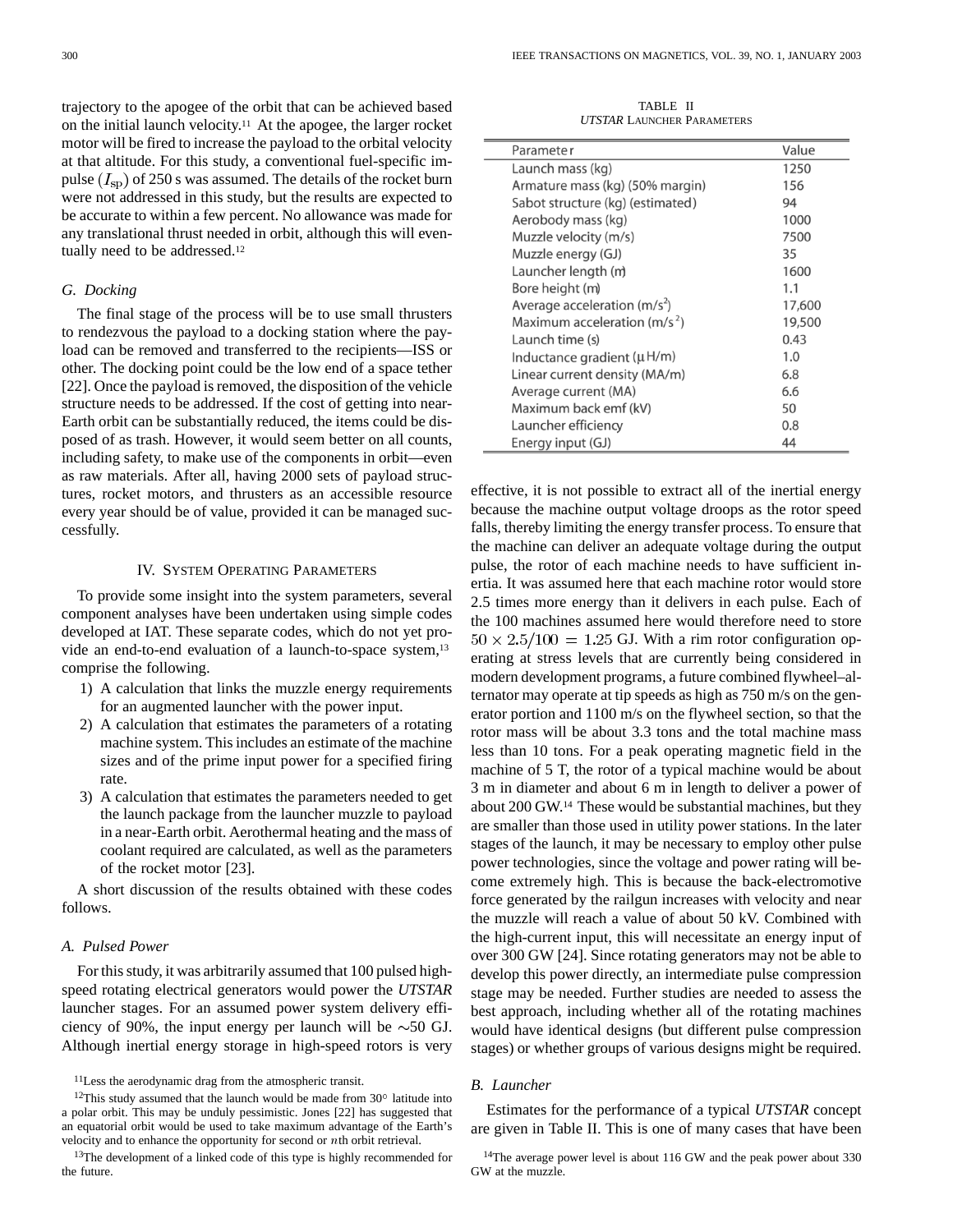TABLE III TOTAL ENERGY (GJ) REQUIRED TO LAUNCH 500 TONS OF SUPPLIES INTO ORBIT PER YEAR

| Launch velocity (km/s)            | 5.5     | 6.0     | 6.5     | 7.0    | 7.5    | 8.0     | 8.5    | 9.0    | 9.5    |
|-----------------------------------|---------|---------|---------|--------|--------|---------|--------|--------|--------|
| Aero mass (kg)                    | 1,000   | 1,000   | 1,000   | 1,000  | 1,000  | 1,000   | 1,000  | 1.000  | 1,000  |
| Launch mass (kg)                  | 1,250   | 1,250   | 1,250   | 1,250  | 1,250  | 1,250   | 1,250  | 1,250  | 1,250  |
| Launch energy (GJ)                | 18.91   | 22.50   | 26.41   | 30.63  | 35.16  | 40.00   | 45.16  | 50.63  | 56.41  |
| Breech energy (GJ)                | 23.63   | 28.13   | 33.01   | 38.28  | 43.95  | 50.00   | 56.45  | 63.28  | 70.51  |
| Payload to orbit (kg)             | 51.29   | 94.18   | 142.53  | 196.44 | 254.16 | 314.01  | 367.99 | 413.54 | 437.94 |
| Orbit height (km)                 | 212     | 264     | 332     | 415    | 544    | 581     | 572.5  | 596    | 511    |
| Launch angle (deg)                | 19.5    | 19.0    | 18.5    | 17.9   | 17.5   | 15.5    | 13.225 | 11.5   | 9.5    |
| No. launches for 1 tonne in orbit | 19.5    | 10.6    | 7.0     | 5.1    | 3.9    | 3.2     | 2.7    | 2.4    | 2.3    |
| No. launches for 500 t. in orbit  | 9,748   | 5,309   | 3,508   | 2,545  | 1,967  | 1,592   | 1,359  | 1,209  | 1,142  |
| Launch velocity (km/s)            | 5.5     | 6.0     | 6.5     | 7.0    | 7.5    | $8.0\,$ | 8.5    | 9.0    | 9.5    |
| Total energy for 500 tonnes (GJ)  | 230,384 | 149,315 | 115,793 | 97,438 | 86,452 | 79,615  | 76,695 | 76,512 | 80,499 |

analyzed and is not an optimized system solution, but it provides parameters that can be used to assess the needs of the power supply. For this case, a 1600-m launcher was assumed that had a low-projectile acceleration. This reduces system risk, although at the expense of a greater investment in the launcher. Future optimizations will need to address this issue. However, the results appear to show that the system parameters fall within the bounds of acceptability, with a caveat relating to the power input, as discussed below.

#### *C. Launch to Orbit*

Using the code developed by Erengil [23] (which is based on [2]), a series of calculations was performed to assess the tradeoff between launch velocity and energy requirements. This takes into account that as the launch velocity is increased, the energy input has to increase correspondingly, but the amount of rocket fuel required to circularize the orbit decreases, so that the payload increases and fewer launches are needed for a given total mass delivered into space. Details of the calculations are given in Table III, and the results are shown graphically in Fig. 7. The results show that launching at about 9 km/s is the minimum energetically, but that launching at a lower velocity of 7.5 km/s has only  $\sim$ 13% energy penalty. Clearly, factors other than energy must ultimately be considered in setting the system parameters—chiefly technical feasibility and cost—but this calculation gives some indication of one of the issues involved.

#### V. COST ESTIMATES

If the technical feasibility of the railgun as a launch-to-space concept can be proven, the next step will be to estimate the financial viability. Unless the railgun has prospects for considerably





Fig. 7. Variation of total launch energy with launch velocity.

lower cost than present or competitive techniques, it will most likely not be of interest to NASA. The cost of launching mass to orbit has several components, including the cost of the launch package; the cost of the electrical power for the launch; the cost of operations; and the amortized cost of the capital equipment. Each of these costs is discussed briefly below. However, because we have little insight into items 1) and 3), most attention is given to items 2) and 4). Taking item 4) first, Table IV shows estimated values for each of the railgun launcher components. These estimates assume that reasonable future developments will occur in other funded programs.

The switching estimates are based on scaling up the costs of large diameter silicon thyristors that now can be purchased from commercial sources. There is a good likelihood that, by the time this concept comes to fruition, the introduction of silicon carbide or diamond switches will substantially reduce these costs, especially in the quantities needed here. Similarly, although the generators needed here are larger than needed for other applica-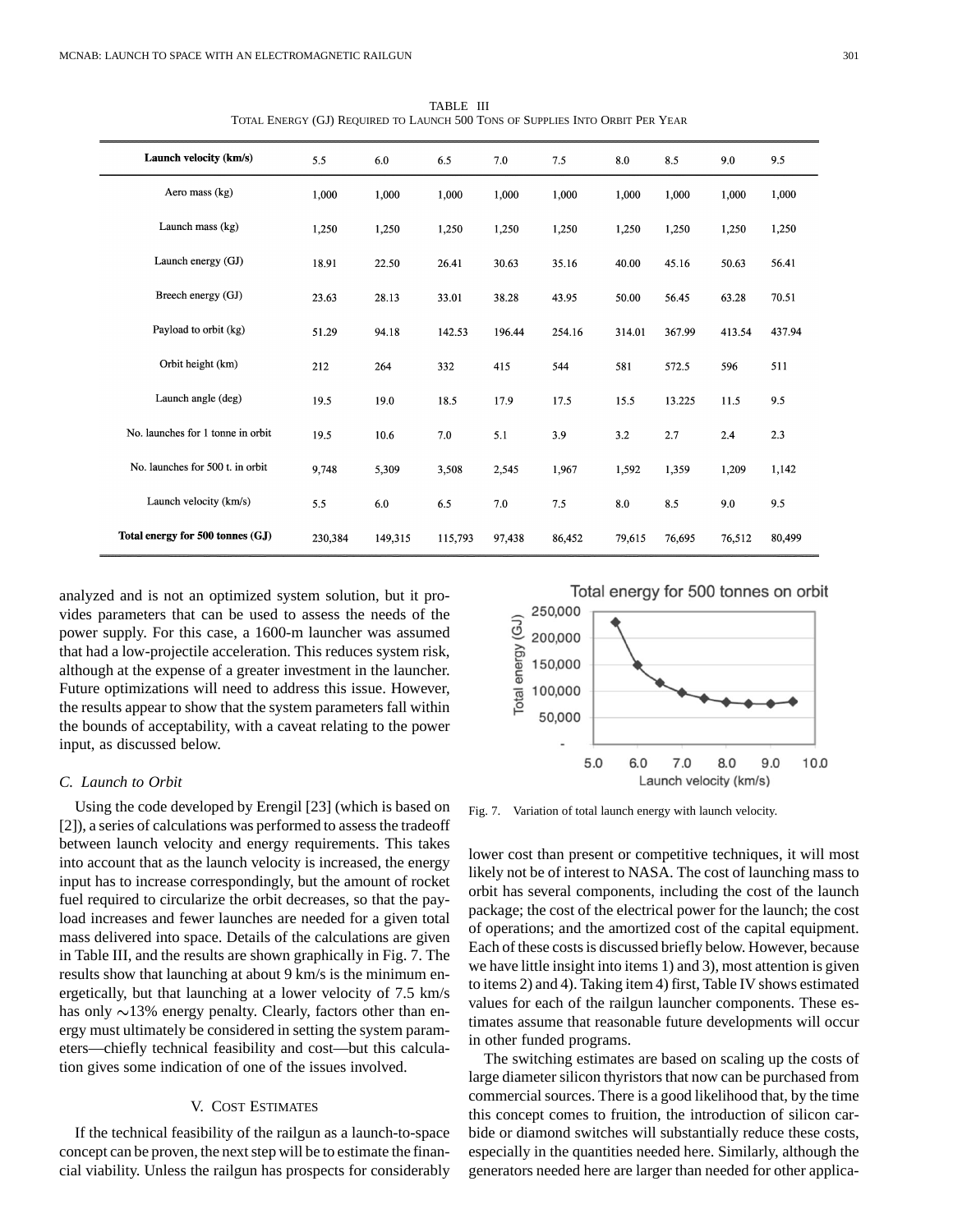| TABLE IV              |  |
|-----------------------|--|
| CAPITAL COST ESTIMATE |  |

| Component           | Cost per<br>unit | No. unit s | Total<br>component cost |
|---------------------|------------------|------------|-------------------------|
| AC generators       | \$5M             | 100        | \$500M                  |
| Switching           | \$1.5M           | 100        | \$150M                  |
| Barrel              | \$0.1M/m         | 1600 m     | \$160M                  |
| Pulsed magnets      | \$1.5M           | 100        | \$160M                  |
| Busbars & structure |                  |            | \$100M                  |
| Civil engineering   |                  |            | \$250M                  |
| Total               |                  |            | \$1320M                 |

tions, they are within the same range. Thus, it seems likely that these costs are likely to be an upper bound to the range of capital investment needed. The total cost is comparable to that for a new Orbiter vehicle.

Assessing the contribution of this cost to each launch requires an estimate of the equipment lifetime. The results discussed earlier show that  $\sim$ 250 kg of payload may be placed in orbit for each 1250 kg launched. Thus, getting 500 tons of payload into orbit each year would require  $\sim$ 2000 launches per year.<sup>15</sup> A lifetime of five years has been used as the goal for this equipment—that is, 10 000 launches. This assumption seems quite feasible for the rotating machinery, but the launch tube is more difficult to estimate. No experiments have yet been conducted that have measured the life of barrel components at this level.

The initial goal for a high-pressure high current ordnance gun is hundreds of shots, but this barrel is designed for much lower operating pressures, albeit higher velocities. Clearly, this is an area where further work is necessary. Nevertheless, using this assumption for the lifetime between total replacement or major refurbishment, the contribution of the capital cost of the facility per kilogram in orbit  $= $1320 \text{ M}/(10000 \times 250) = $528/kg$ . This is an attractively small number compared with the shuttle cost (2.4%).

The cost of electrical power can easily be estimated. For an energy input per shot of 50 GJ  $(=13.9 \text{ MWh})$  at a typical cost of 8¢/kWh, the total cost is about \$1100—which is negligible compared with other factors.

In summary, the two cost factors that have been estimated look attractive. The other two major items need further investigation but seem unlikely to alter these conclusions. However, embedded in these items are other factors that require careful evaluation before this concept can be considered practical, including:

- 1) the choice of a site—preferably equatorial and at high altitude—that will be safe;
- 2) the effect of jettisoned items—such as armatures—on down-range safety;
- 3) the safe disposition (preferably the recycling) of orbit circularization components before or after delivery of the payload to the customer location;
- 4) a hazard analysis for an aborted/reduced velocity launch.

15This is eight launches per day for 250 operating days or 5.5 launches per day for 365 days.

#### VI. CONCLUSION

The focus for this study was to undertake a first level evaluation of an EM railgun that could perform a direct launch to space from the surface of the Earth. The study showed that there do not appear to be any fundamental barriers that would make such a system impossible, although technological advances will need to be achieved in several areas, as discussed below. One important caveat to note is that no attention was given in this study to the considerable issues of flight body aerothermodynamic heating, projectile guidance, and orbit circularization and docking. The design of the sabot/armature for this application will need advances compared with ordnance applications because of the much higher muzzle velocity. Given the large bore diameter, a hybrid plasma–solid armature concept seems most likely to succeed [20]. A further area of major concern is that of the power delivery to the barrel, since the instantaneous power required will become very large as the projectile nears the muzzle of the barrel.

A substantial development program will be required to address these issues, but this will not need to be on the scale of the Apollo program or the Space Shuttle system. The result of a successful program would be substantially reduced costs for shipping material into space and support for manned Mars and other interplanetary missions. The development of a moon-based system for the supply of material would be easier than launch from the surface of the Earth, and an asteroid-based system would be even easier. As near-term "off-ramps" on the way to developing such a system, NASA could take credit for developing techniques for the hypersonic launch of test vehicles in a laboratory situation that could greatly reduce the cost of flight testing.

#### VII. RECOMMENDATIONS FOR RESEARCH

Before a railgun launch to space system could be considered, a substantial prior development program will need to address many issues, some of which are discussed below. It is important to note that methods of accelerating large masses in large bore railguns will need to be developed for this application. This development will most likely have to be funded by NASA, since no other mission would have these requirements.

#### *A. Railgun Launch to 7 km/s*

The most challenging technical issue will be the development of railguns capable of launching large projectiles to  $>7$  km/s with acceptable lifetimes. No other mission needs this capability at present.<sup>16</sup> The first requirement for this research will be to construct a facility that is capable of providing the energy needed to achieve such launches. Even a scaled model would have substantial energy requirements: 10 kg at 7 km/s is a muzzle energy of 250 MJ, and with a launcher efficiency of 80%, an energy input  $\sim$ 300 MJ would be required. This is comparable to the energy obtained from capacitor modules for the U.S. National Ignition Facility for laser fusion research. As

<sup>16</sup>With the possible exception of an undefined ultralong-range projectile launch for the military.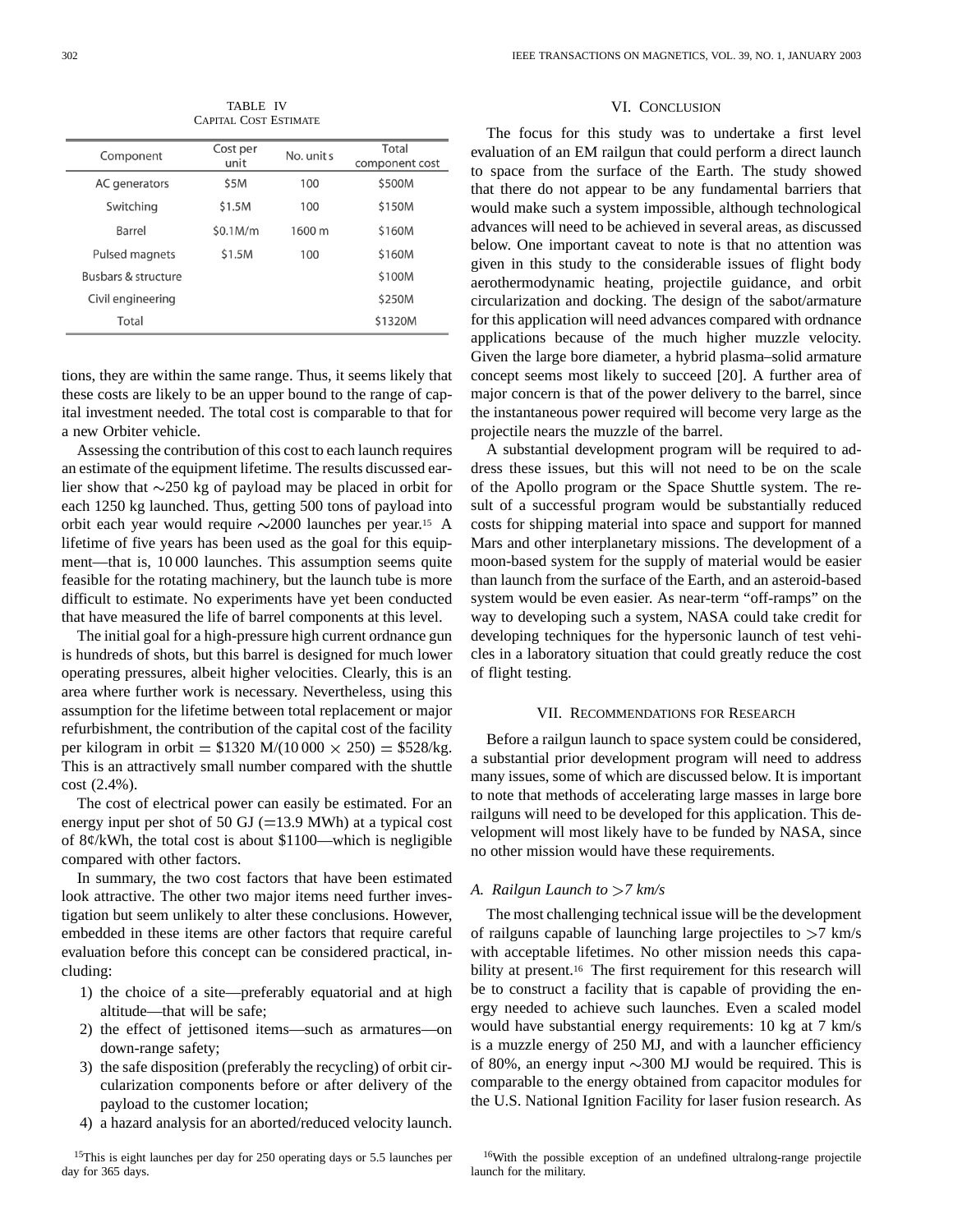discussed above, rotating machines may be preferred for this application.

The most difficult aspect of this effort may be obtaining the support to build the facility that will do the research. Unless funding agencies can be persuaded that there is a reasonable chance of success, they may be unwilling to make the necessary investments. The best strategy would be to make staged investments that are dependent upon technical success, such as increasing velocities.

## *B. Hybrid Armature*

A critical aspect of the research will be to develop the hybrid armature concept into a practical operating system for the velocities of interest. The advantage of conducting such research at masses considerably higher than present experiments is that it will be possible to incorporate substantial instrumentation and data transmission packages on-board the projectile. This will allow useful data to be telemetered back to recording and analysis equipment. The small projectile packages used in present research do not allow significant data collection.

## *C. UTSTAR Launcher*

The *UTSTAR* concept relies on transiently inputting energy to the accelerating rails as well as the pulsed augmenting magnets. Strategies for optimizing and controlling the energy flow need to be developed [24]. The Thunderbolt project [25] was intended to study such issues but ended before that could be accomplished. Some development of two key components of the launch system—the pulsed augmenting magnets and the pulsed alternators to power the launcher—is taking place in separately funded programs for other purposes. However, it is necessary to identify the needs for this application and apply dedicated efforts to address those needs.

#### *D. Aeroshell*

Although the simple thermal calculations used here indicate that it should be feasible, the design of an aeroshell that can successfully transit the atmosphere at  $>7$  km/s represents a substantial challenge that will require advanced materials and cooling techniques to be developed. Within the aeroshell, the various components that comprise the payload, rocket motor, docking motor, and controls need to be integrated into a compact volume that maximizes the payload fraction. Recent advances in miniaturized and ruggedized components should ensure that railgunlaunched rounds will definitely be practical at the modest acceleration levels assumed here.

#### *E. Overall System*

It is strongly recommended that the present study be repeated in more detail and extended in scope. Although the focus has been on addressing the EM launcher system, it is clear that the flight of the projectile after launch can have a major impact on the launch system that needs to be considered. One important issue is the possibility of aerodynamically maneuvering the projectile in the upper atmosphere after launch to provide a significant horizontal velocity component, as suggested by Gasner [16]. If feasible, this could reduce the  $\Delta V$  that has to be provided by the rocket motor and hence can increase the useful payload. It also has an impact on the optimization of the launch angle and velocity, and, hence, on the launcher. Jones [22] has suggested that rendezvous and docking with a tether at a lower altitude than LEO might permit the rocket motor and launch requirements to be eased.

The disposition of the larger rocket motor and associated structure after orbit velocity has been achieved requires consideration. One option would be to use the last of the fuel on board to de-orbit the rocket motor and associated components to burn up in the atmosphere. On the other hand, having used valuable energy to get the equipment into orbit, it would be preferable to collect and utilize these components, provided they can be collected safely.

# *F. Cost*

A necessary condition to start a development program for this system is that it must have a competitive cost for putting payload in orbit. Only a portion of the total cost has been assessed in this study since we do not have the expertise to accurately estimate items such as launch costs. The focus has therefore been on the capital cost of the system and the power costs. The estimated system cost of  $\sim $1.3B$  and a component life of 10 000 launches without replacement yields a cost of about \$530/kg into orbit. It is important to note that this does not include the cost of the vehicle itself or operational costs on the Earth or in space, and these items need to be estimated. We assume that NASA will develop concepts for collecting and distributing the payload in orbit.

#### *G. Alternate Missions*

This study evaluated direct launch from the surface of the Earth into LEO. Although several significant technical advances need to be achieved to accomplish this, the benefits seem attractive. Either as an alternative, or as a strategy for the development of the technology in steps that have useful off-ramps, it may be worth considering the development of a moon-based launch system for which the launch velocity requirements would be much less stringent (about 2.5 km/s). Using resources available on the moon, this could serve as the forward base for sending material to Mars in support of a manned mission.17 A system of this type would have muzzle velocity requirements similar to those for a long-range artillery system. It is therefore possible that a common funding base might be used to construct an experimental test and demonstration facility.

Another alternative would be to locate a system of this type on the International Space Station with the objective of resupply for the Mars Mission or for other interplanetary missions.

#### ACKNOWLEDGMENT

The technical support of Dr. M. Erengil of IAT in providing the launch-to-orbit calculations for this study is gratefully acknowledged, as are discussions held with Dr. H. Mark of The University of Texas at Austin and with experts at the NASA Marshall Space Flight Center, Huntsville, AL, especially J. Jones, R. Sackheim, and Dr. F. Thio.

<sup>17</sup>I am indebted to Dr. Hans Mark for this suggestion.